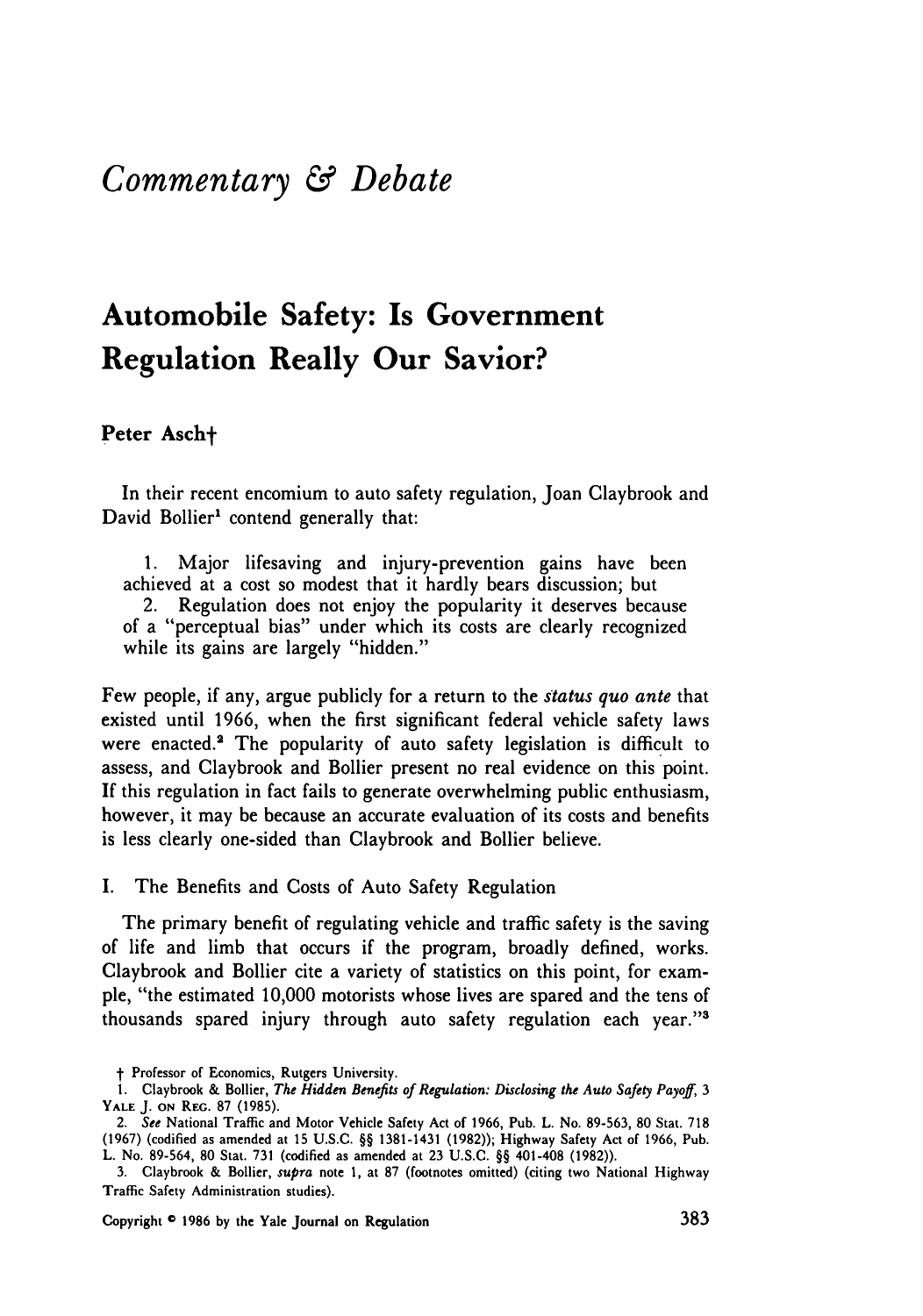Estimates of this type come from government agencies, frequently the same agencies that are responsible for administering the programs in question. Although this does not necessarily mean that the estimates are wrong, it ought to engender at least a modicum of skepticism. Agencies that set out to measure their own effectiveness cannot be expected to be totally detached. In fact, a few independent studies of the magnitude of lifesaving effects of auto safety regulation exist, but they are not cited by Claybrook and Bollier.'

#### A. *Engineering Estimates*

There is a potentially important objection to the methodology used by the National Highway Traffic Safety Administration (NHTSA) in calculating the lifesaving effects of vehicle safety standards. These calculations are typically of an "engineering" nature. That is, they assume a given pattern of accident frequency and severity, and ask how many deaths will be or have been prevented by mandated safety devices.

As economists are quick to point out, these methods can produce misleading estimates of the lifesaving effects of a safety program. The primary reason is that people may well adjust their behavior in response to changes in the risk environment. If, in the immediate instance, drivers react to safer vehicles by taking greater risks,<sup> $\delta$ </sup> then engineering estimates of lives saved will overstate program impact, perhaps seriously. These estimates may accurately reflect the lifesaving effect that would have occurred had driving behavior remained unchanged; but greater risk-taking will offset, at least in part, the salutary impact of improved vehicle safety.

Although this possibility might appear far-fetched, it is in fact plausible and contradicts nothing in economic or psychological analysis.<sup>6</sup> One would not, of course, expect timid souls to be transformed into daredevils when their vehicle safety is improved a bit, but even marginal changes by many

*4. See* Peltzman, *The Effects of Automobile Safety Regulation,* **83** J. POL. ECON. 677 (1975); Graham & Garber, *Evaluating the Effects of Automobile Safety Regulation,* 3 J. **POL'Y ANALYSIS** & **MGMT.** 206 (1984).

**5.** Or, in Peltzman's terminology, by increasing their "driving intensity." *See* Peltzman, *supra* note 4, at 681-82.

6. In economic terms the argument is that both driving safety and driving intensity (risk taking) are normal goods that will be "consumed" in greater quantities as their availability increases (i.e., as the relevant budget constraint is relaxed). Laws that increase vehicle safety in effect expand the safety-intensity constraint-that is, the combinations of the two goods that drivers can consume. To the extent that they choose more intensity, the amount of driving safety "consumed" falls below the level that would have prevailed under pre-law driving patterns.

The psychology argument is, roughly, that people may formulate notions of reasonable or optimal risk taking. When some external alteration of risk occurs, they then adjust their behavior so as to move back toward the optimum. *See* Wilde, *Risk Homeostasis in Safety and Health Habits,* 2 RsK **ANALYSIS** 209 (1982).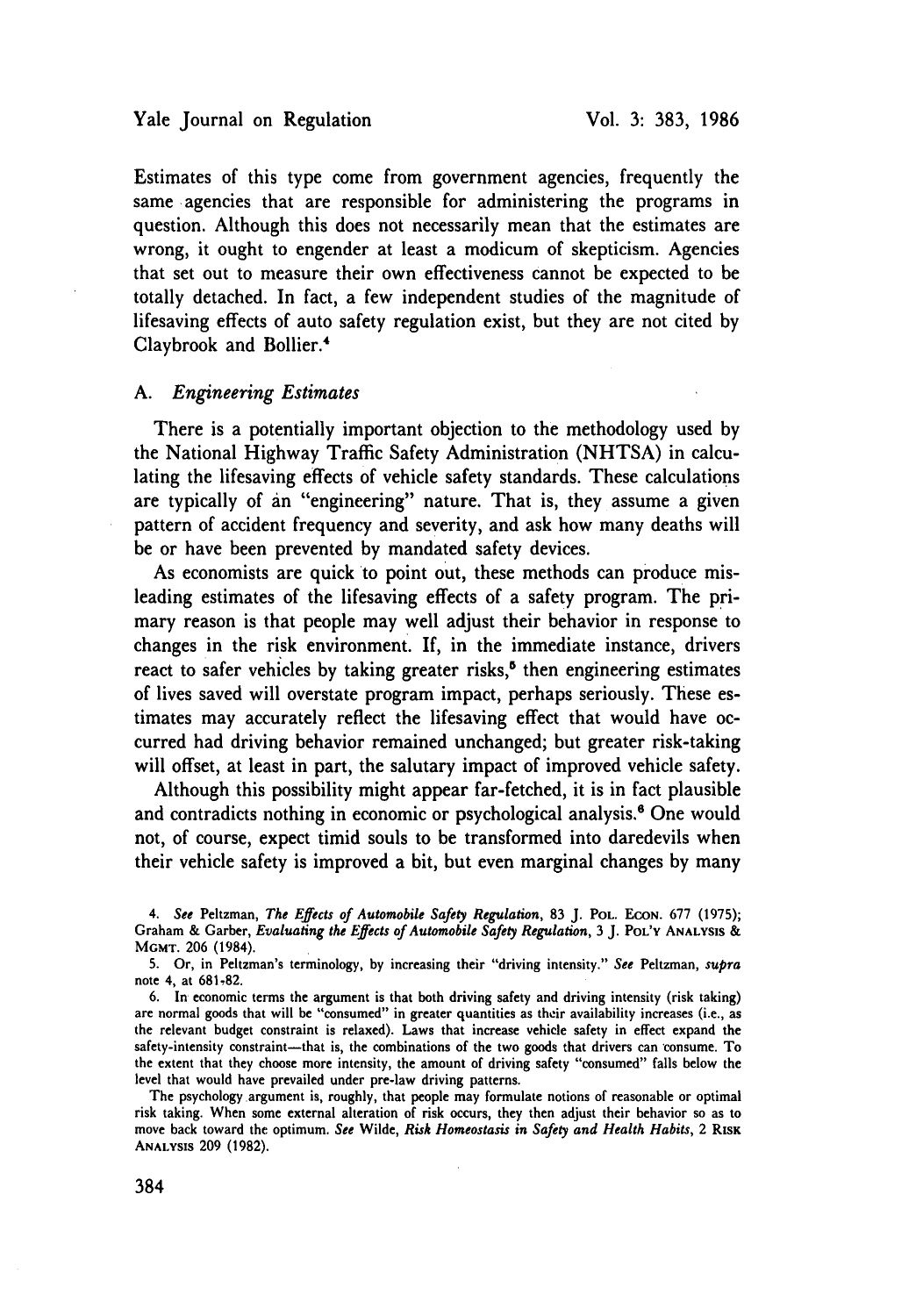drivers can have a significant impact.<sup>7</sup> The hypothesis that drivers adapt to vehicle risk characteristics does not imply that safety requirements are without effect. Rather, the magnitude of such effects becomes an empirical issue that cannot be settled **by** procedures that assume an invariant pattern of accident experience.

#### *B. Evidence on Fatality Rates*

It is apparently widely believed that the **1966** traffic safety legislation sparked a clear and sudden decline in national auto fatalities. This belief is inaccurate. Even casual inspection of **U.S.** fatality rates indicates that there has been a long-term decline, dating at least to the mid-1940's, and perhaps to the 1920's.8 This trend has continued since **1966,** but it is patently a function of many factors apart from safety regulation. Among them are, at the very least, changes in social attitudes, changes in income, changes in the age distribution of drivers, increased awareness of alcoholrelated safety problems (and associated enforcement programs), and changes in driving speed and variation in speed. The impact of federal safety regulation on traffic fatalities has been examined by Peltzman<sup>9</sup> and by Graham and Garber,<sup>10</sup> with rather mixed results. Peltzman's wellknown study concluded that the net lifesaving effect of major safety standards introduced in **1966** was negligible. Although fatalities among vehicle occupants subsequently fell beneath predicted levels, this was offset **by** increased fatalities among non-occupants. Graham and Garber, employing a somewhat different methodology, found a significant lifesaving effect from regulation.<sup>11</sup> If Graham and Garber are correct, then the engineering estimates of regulatory lifesaving, while overstated, are not so grossly in error as Peltzman's findings imply. The accumulating evidence suggests

9. Peltzman, *supra* note 4.

**10.** Graham & Garber, *supra* note 4.

**11.** Zlatoper also finds a significant regulatory effect on motor vehicle deaths. Zlatoper, *Regression Analysis of Time Series Data* on *Motor Vehicle Deaths in the United States,* **18** J. **TRANSPORT ECON.** & POL'Y 263 (1984). Crandall and Graham report some evidence of offsetting behavior **by** drivers in response to safety regulation, but find that it is swamped **by** the intrinsic engineering effects of mandated safety devices. Crandall **&** Graham, *Automobile Safety Regulation and Offsetting* Behav*ior: Some New Empirical Estimates,* 74 AM. **ECON.** REV. **328** (1984).

<sup>7.</sup> Consider the following scenario: a driver who is used to buckling up finds herself or himself in a car without seat belts. As a result she or he drives a bit more slowly and cautiously. This is hardly an absurd possibility, yet it is all that need be implied **by** the "adjustments" or "adaptations" hypothesis.

**<sup>8.</sup>** Fatality rates, defined on various bases, have declined in most years since automobiles came into wide use (the early and mid 1960's and **1976-1978** are exceptions). The sharpest decline occurred between **1973** and 1974, presumably because of the national **55** mile-per-hour speed limit, which was adopted as an energy-saving measure. The early 1980's have also witnessed a relatively steep decline in fatalities, perhaps because of increased awareness of the drunk driving problem, and enforcement of DWI laws. *See* **NATIONAL** SAFETY **COUNCIL, ACCIDENT FACTs 58-59 (1983).**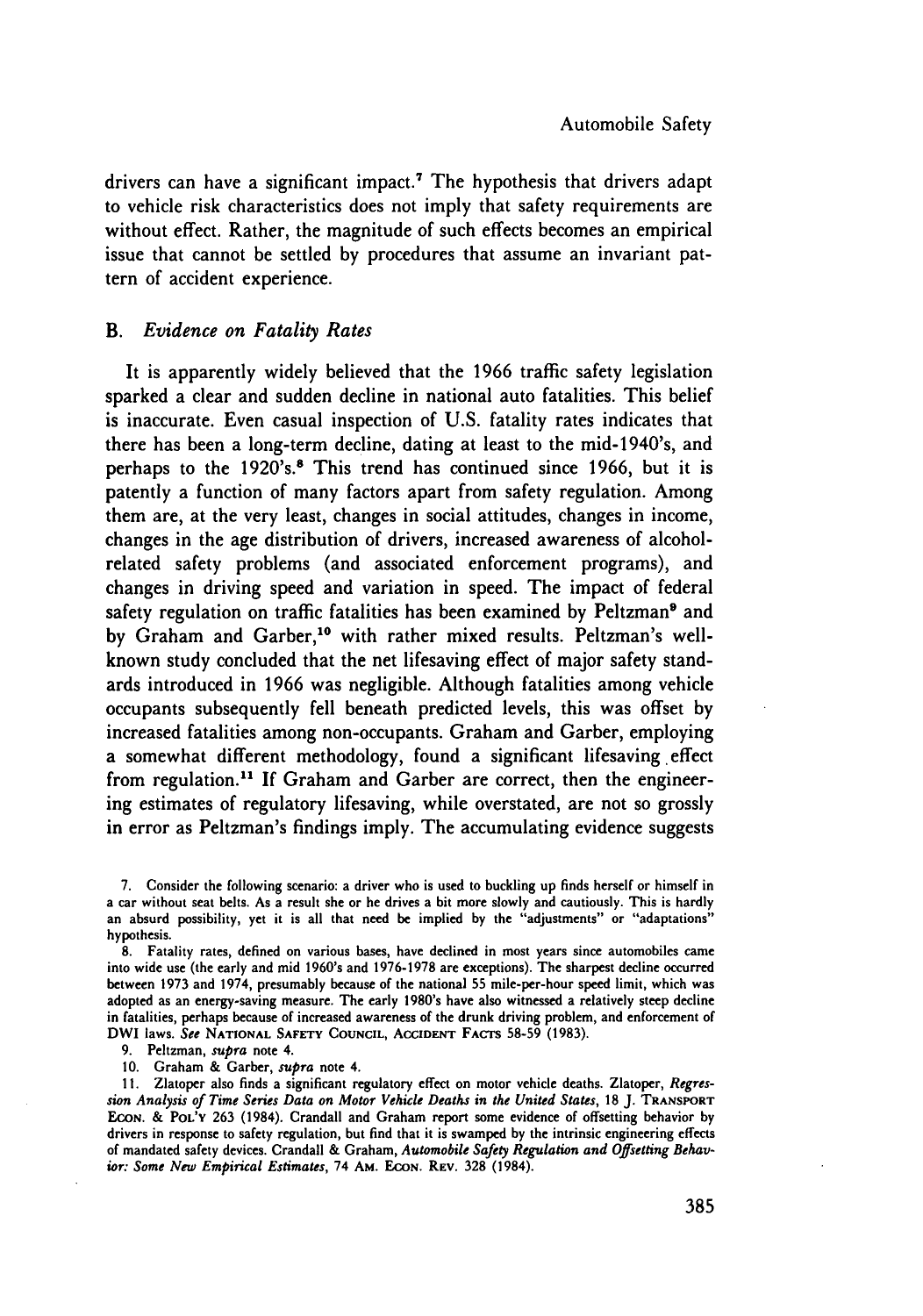that while Peltzman's conclusions were too strong, the precise magnitude of the safety gains from regulation must be regarded as an open question.<sup>12</sup>

#### *C. Regulatory Costs*

Claybrook and Bollier say little about the costs of auto safety regulation, citing only a **NHTSA** estimate of **\$370** per car. Even if this estimate were accurate, which it probably is not,<sup>18</sup> it would represent a very substantial quantity of resources. It is important to recognize that building safer cars is not a matter of "simply spending money." Such a decision incurs real opportunity costs that limit our ability to pursue other useful activities, including alternative lifesaving programs. The expenditure on auto safety may be worthwhile. It surely will appear so if one is determinedly optimistic about regulatory benefits; but since the benefit magnitudes are uncertain, the net effects of our auto safety laws are, at the least, a subject of legitimate debate.<sup>14</sup>

#### II. Paternalism in Safety Regulation

As viewed by Claybrook and Bollier, vehicle safety regulation is "civilizing," "moral," and protective of "freedom." Skepticism or criticism of regulation, in contrast, simply serves the interests of "industry." People are of course entitled to such judgments, although they will not contribute much to a useful debate about the merits of government intervention. These characterizations, however, inadvertently raise a pertinent question: is the desirability of safety regulation best defined by particular individuals (for example, Joan Claybrook, whose record of public service shows her to be not only civilized but highly effective); or is it best defined by consumers acting in the marketplace? The issue, most fundamentally, concerns paternalism: are particular individuals qualified to decide for you or me what risks we ought to take?

<sup>12.</sup> One study has recently found lifesaving effects greater than those reported in the government's (engineering) studies. The full range of sophisticated lifesaving estimates thus runs from effectively zero to something more than the optimistic magnitudes based in simple methodology. R. **CRANDALL,** H. **GRUENSPECHT,** T. **KEELER, &** L. **LAVE, REGULATING THE AUTOMOBILE 68-69 (1986)** [hereinafter cited as R. **CRANDALL].**

**<sup>13.</sup>** The reason in part, may be that it ignores the fuel cost of safety devices. R. **CRANDALL,** *supra* note 12, cites recent safety regulation cost estimates of roughly **\$650** to **\$1000** per vehicle. **If** the cost of bumper standards is omitted (on the ground that it is not a safety-related element), the estimates fall to a range of about \$470 to **\$690** per vehicle.

<sup>14.</sup> Crandall reports favorable benefit-to-cost ratios "under most reasonable assumptions." R. **CRANDALL,** *supra* note 12, at 84. As noted, however, these ratios reflect lifesaving estimates that exceed those of engineering studies.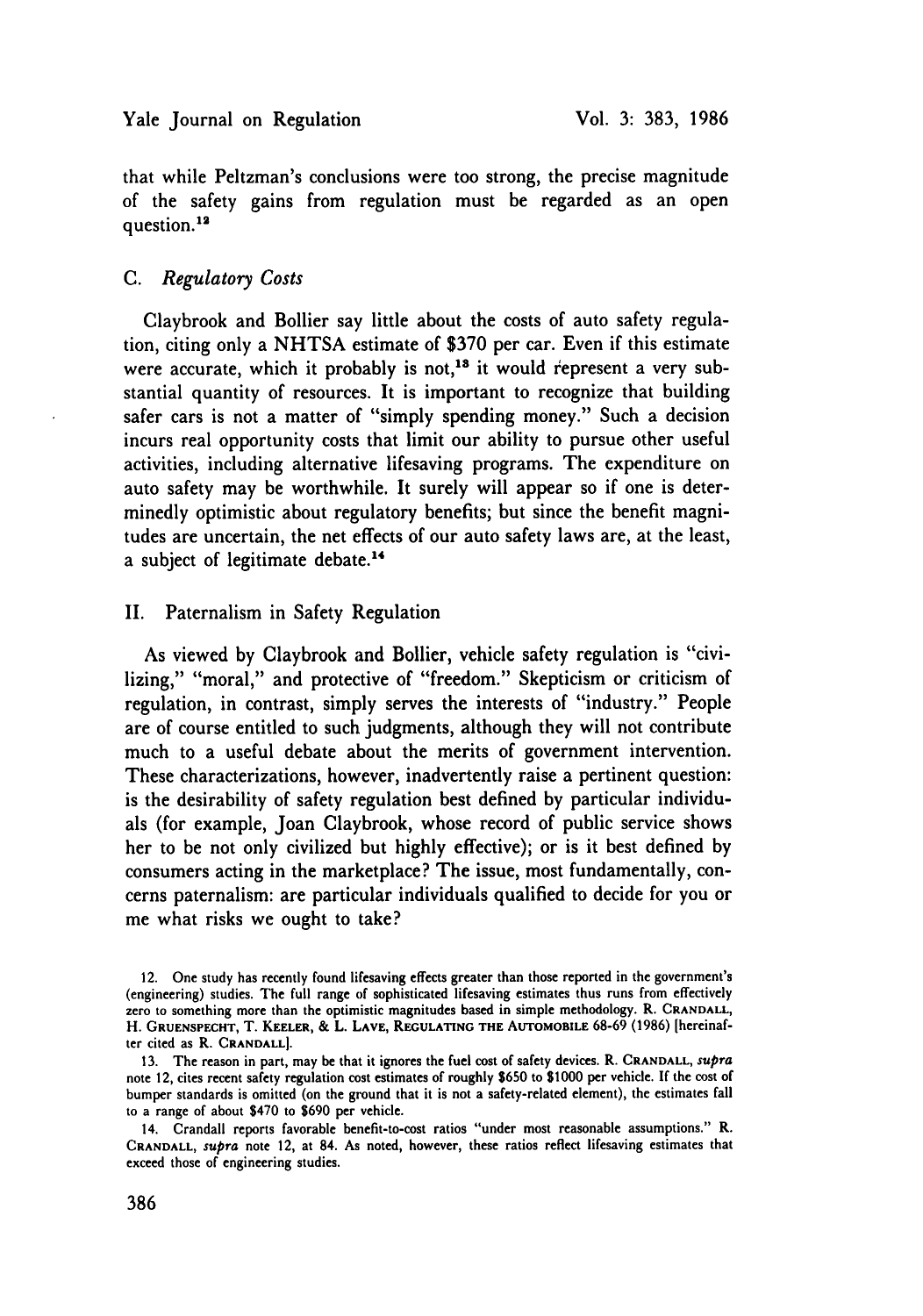Economic analysis, something for which Claybrook and Bollier have little apparent use, suggests that *properly functioning* markets will tend to make appropriate decisions. The argument is, very roughly, as follows. If consumers value a particular product attribute, such as "safety," they will be prepared to pay for it. Should they be willing to pay more than the cost of producing the safety attribute, manufacturers will supply it-not because they are benevolent or socially responsible, but because it will be profitable. Conversely, if consumers' willingness to pay for an extra dollop of safety in their cars does not exceed supply cost, that dollop will not be produced. This may displease some of us as individuals, but the decision is fundamentally correct. Since we do not value additional safety highly enough to outweigh the resource cost of producing it, production makes no sense. It would yield benefits smaller than the value of what we must give up to obtain those benefits.

The qualification that the markets in question must function properly is important. If the market fails, consumer valuations may be distorted, and appropriate supply decisions will not be forthcoming. A case for government intervention—at times a very strong case—may then be advanced.

Market failure arguments clearly justify some government activity in automobile safety, for example, requirements for horns, brakes, headlights, and windshield wipers, the absence of which could result in injury to third parties.<sup>15</sup> Similarly, gross consumer ignorance of particular risks may justify government intervention. If I purchase a car with defective brakes or a steering assembly that is likely to fall apart, I may have no way of discovering these potentially disastrous possibilities short of a serious accident (indeed, if I had discovered them in advance, I probably would not have bought the car). When and if the manufacturer finds these problems, there is a strong argument for compelling that company to disclose and remedy the defect, as is required by present law.<sup>16</sup>

Where third-party effects (externalities) or consumer ignorance are not serious problems, the argument for public safety intervention becomes more difficult. Consider the example of seat belts and restraint systems generally. Here regulation has evolved circuitously from required installation of lap belts,<sup>17</sup> to a brief and unhappy experience with ignition interlocks,<sup>18</sup> to required lap and shoulder belts.<sup>19</sup> Several states have recently

18. See id. at 53.

<sup>15.</sup> Third parties are those external to the market, whose demand for vehicle safety devices is not taken into account by producers.

<sup>16.</sup> Notice that recent trends in products liability law might well suggest to the manufacturer the desirability of such action, whether or not it were required **by** the 1966 legislation. *See, e.g.,* Borel v. Fiberboard Paper Prods. Corp., 493 F.2d 1076 (5th Cir. 1973) (asbestos manufacturer has duty to warn users of hazards of which it was or should have been aware).

<sup>17.</sup> *See* R. **CRANDALL,** *supra* note 12, at 33-34.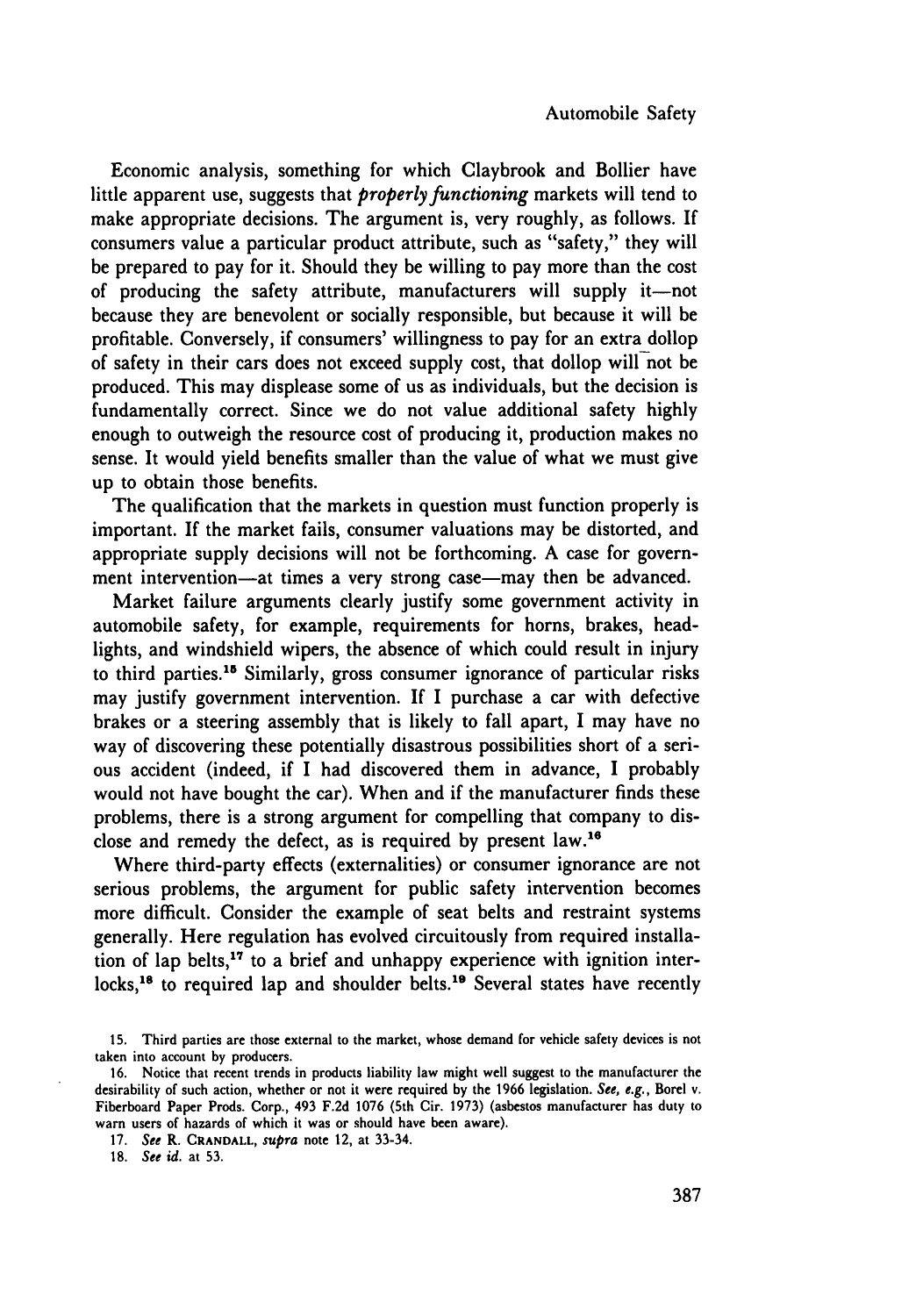enacted some form of belt-use law, following the Department of Transportation's latest plan to phase in passive restraint requirements by 1989.20

It turns out that there is a market failure argument that favors mandatory restraints.<sup>21</sup> What is most interesting in the context of this discussion, however, is the persistent failure of motorists to use seat belts except under legal compulsion (and perhaps not even then). Usage rates in the absence of laws have been estimated at no more than eleven to fifteen percent in the United States, a range in keeping with estimates for other nations.<sup>32</sup> Why is this? Claybrook and Bollier contend that the value of restraints is "underappreciated." Yet the contribution of belts (and air bags) to safety has been very extensively publicized, and there is no reason to suspect that motorists in the United States or elsewhere are incapable of understanding the message.

Whether mandatory belt use or passive restraint requirements are on balance "desirable" is not the immediate issue. Rather, the issue is who shall decide. In the absence of a persuasive market failure argument, such requirements are paternalistic. When Claybrook and Bollier observe that restraints are "underappreciated," I translate, perhaps uncharitably, "People don't appreciate them as much as *we think they should."* Elements of paternalism may be found in many areas of safety and health regulation. They should be resisted, not only because they are often very costly and potentially demeaning, but because they tend to besmirch all regulatory efforts.

#### III. Is Auto Safety Regulation Desirable?

The answer to this question is, very likely, yes. The issue, however, is not a simple one. As a rational risk averter, I am prepared to pay several hundred dollars for safety equipment on a new car, even without a precise

22. See, e.g., **OFFICE OF DRIVER AND PEDESTRIAN** RESEARCH, RESEARCH **AND DEVELOPMENT DIVISION, NATIONAL HIGHWAY TRAFFIC SAFETY ADMINISTRATION, RESTRAINT SYSTEM USAGE IN THE TRAFFIC POPULATION 3 (1983).**

<sup>19.</sup> See **31 Fed.** Reg. 11528 (1966); **32** Fed. Reg. 2408, 2415 (1967) (codified as amended at 49 **C.F.R.** § 571.208 (1984)).

<sup>20.</sup> See N.Y. Times, July 21, 1985, § 1, at 22, col. 1. The requirements will not be implemented if states representing at least two-thirds of the nation's population enact appropriate mandatory beltuse laws. 49 Fed. Reg. **28962** (1984).

<sup>21.</sup> Assume that drivers in most jurisdictions are required to purchase liability insurance, at prices (premiums) that depend on traffic injury and fatality claims experience. Since the use of restraints would reduce injury severity and fatalities, it would lower the insurance premiums of all drivers on average. Voluntary use thus implies a type of externality: my failure to wear a seat belt raises your insurance cost, even if you always wear your belt and never have an accident. The problem could be ameliorated if insurance companies could distinguish between the liability claims of belted and unbelted accident victims and refused to pay full compensation to the latter group.